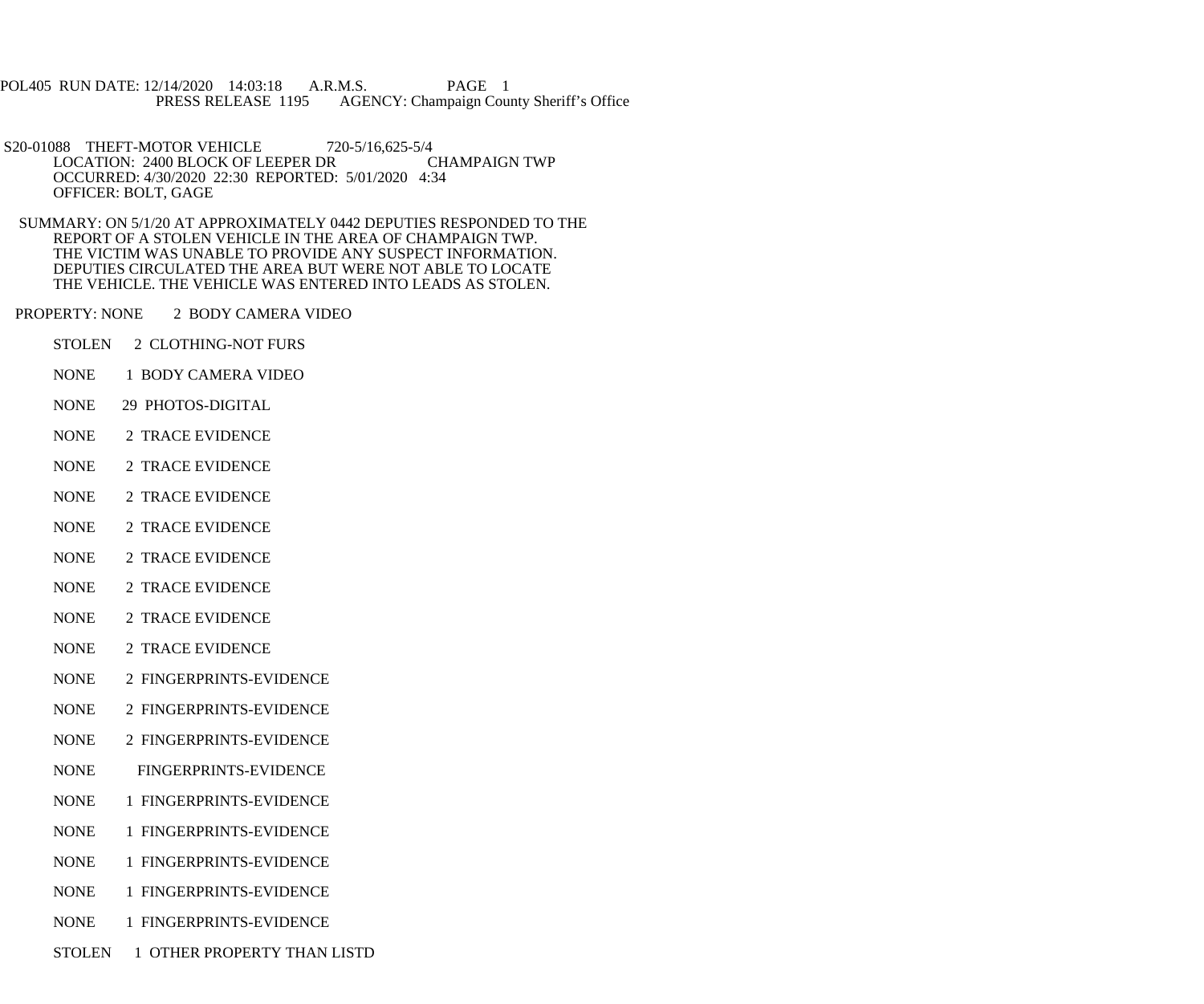POL405 RUN DATE: 12/14/2020 14:03:18 A.R.M.S. PAGE 2<br>PRESS RELEASE 1195 AGENCY: Champaign Cou PRESS RELEASE 1195 AGENCY: Champaign County Sheriff's Office<br>STOLEN 1 OTHER PROPERTY THAN LISTD 1 OTHER PROPERTY THAN LISTD

STOLEN 1 CLOTHING-NOT FURS

- STOLEN 1 MOTOR VEHICLE-OTHER
- NONE 2 TRACE EVIDENCE

 OFFENDER SEX: RACE: HEIGHT: 000 WEIGHT: 000 HAIR: EYES: VICTIM AGE: 28 SEX: M CHAMPAIGN IL

- S20-03159 SPEEDING (RADAR) 625-5/11-601B LOCATION: 00 BLOCK OF RT 130 / 1150 NORTH PHILO TOWNSHIP OCCURRED:11/21/2020 4:05 REPORTED: 11/21/2020 4:05 OFFICER: MEEKER, JR
- SUMMARY: VEHICLE WAS TRAVELING AT 88 MPH IN A 55 MPH ZONE. DRIVER WAS ISSUED THE FOLLOWING CITATION/I-BONDED ON THE FOLLOWING CITATION WITH THE MUST APPEAR COURT DATE OF 12/ 21/2020 AT 1030 HOURS \*65699 SPEEDING 11-601.5A

PEOPLE: VICTIM SOCIETY

ARRESTS: ROWAN CALVIN L AGE: 30 SEX: M 343 E ORLEANS ST PAXTON IL<br>CHARGE: SPEEDING (RADAR) 625-5/11-601 SPEEDING (RADAR) 625-5/11-601 SPEEDING (RADAR) AT: SB RT 130/CR 1150 N BY: MEEKER, JR

 S20-03180 ASSIST FIRE DEPT LOCATION: 600 BLOCK OF DUNLAP WOODS N OCCURRED:11/23/2020 15:11 REPORTED: 11/23/2020 15:19 OFFICER: DOEGE, TAYLOR

 SUMMARY: ON MONDAY, 11/23/2020, AT APPROXIMATELY 1520 HOURS SURROUNDING FIRE DEPARTMENTS AND CHAMPAIGN COUNTY SHERIFF'S OFFICE RESPONDED TO A RESIDENCE IN SIDNEY IL FOR A WORKING GARAGE FIRE.

 OFFENDER SEX: RACE: HEIGHT: 000 WEIGHT: 000 HAIR: EYES: VICTIM AGE: SEX: VICTIM AGE: SEX: VICTIM AGE: SEX: VICTIM AGE: SEX:

S20-03211 DRIVING UNDER REVOKED LICENSE 625-5/6-303<br>SPEEDING (RADAR) 625-5/11-601B SPEEDING (RADAR) LOCATION: 00 BLOCK OF RT 45 / 2250 NORTH SOMER TOWNSHIP OCCURRED:11/27/2020 0:15 REPORTED: 11/27/2020 0:15 OFFICER: MEEKER, JR

SUMMARY: DRIVER WAS STOPPED FOR 87 MPH IN A 55 MPH ZONE. DRIVER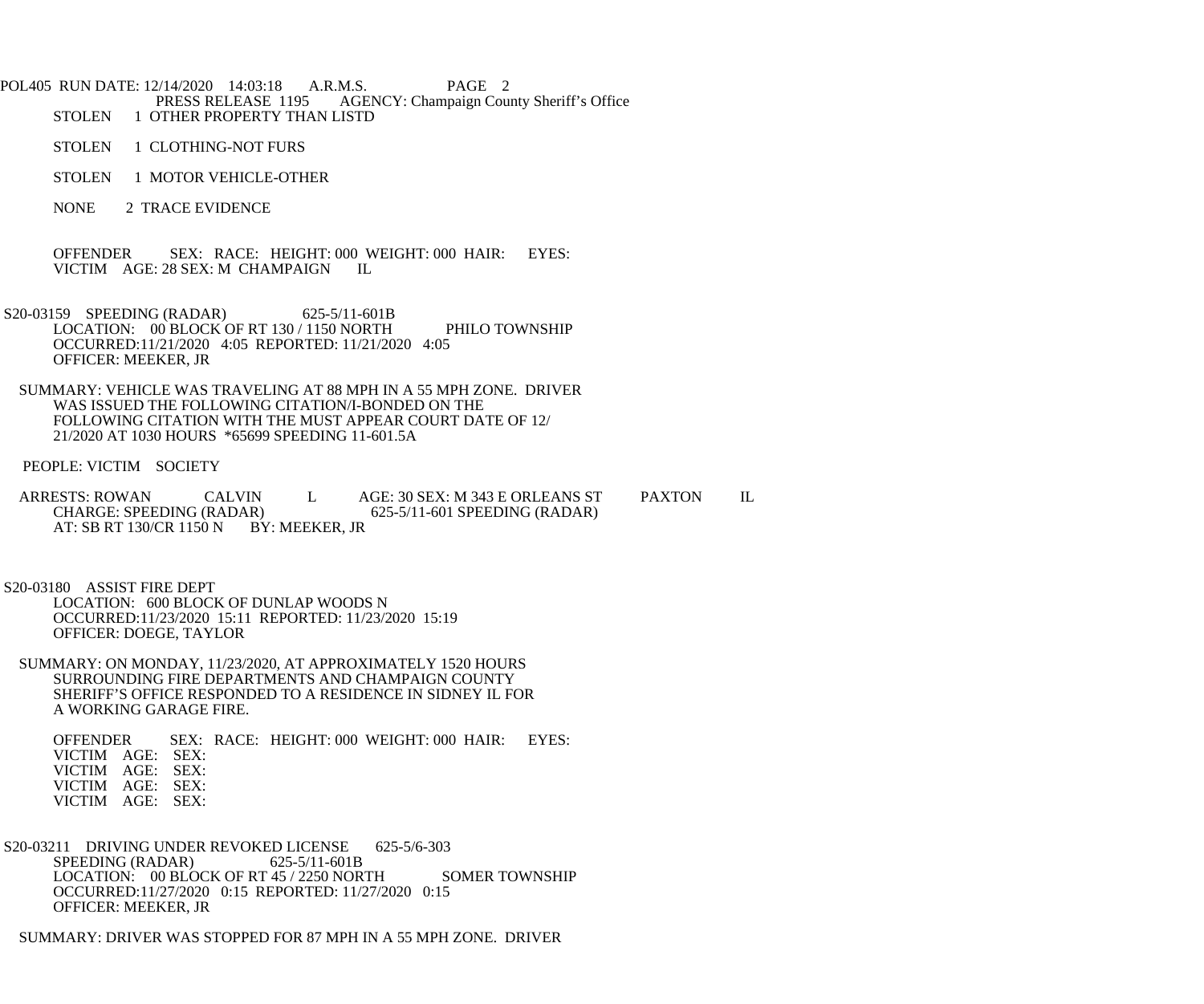POL405 RUN DATE: 12/14/2020 14:03:18 A.R.M.S. PAGE 3<br>PRESS RELEASE 1195 AGENCY: Champaign Cou AGENCY: Champaign County Sheriff's Office INITIALLY LIED ABOUT HIS NAME, BECAUSE HE HAS A REVOKED DRIVERS LICENSE. DRIVER WAS ISSUED THE FOLLOWING CITATIONS WITH THE MUST APPEAR COURT DATE OF 12/28/2020 AT 0900 HOURS AND I-BONDED HIM ON THE CITATIONS: \*66104 SPEEDING 87 MPH 11-601.5A \*66105 DRIVING WHILE REVOKED 6-303 VEHICLE AND DRIVER WERE RELEASED TO A VALID DRIVER.

PEOPLE: VICTIM SOCIETY

ARRESTS: INGRAM ANTIONE AGE: 37 SEX: M 303 S COUNTRYFAIR DR CHAMPAIGN IL<br>CHARGE: DRIVING UNDER REVOKED LICENSE 625-5/6-303 DRIVING UNDER REVOKED LIC CHARGE: DRIVING UNDER REVOKED LICENSE<br>AT: RT 45/2250 N BY: MEEKER, JR AT: RT 45/2250 N B<br>INGRAM ANTIONE INGRAM ANTIONE AGE: 37 SEX: M 303 S COUNTRYFAIR DR CHAMPAIGN IL<br>CHARGE: SPEEDING (RADAR) 625-5/11-601 SPEEDING (RADAR) ADAR) 625-5/11-601 SPEEDING (RADAR)<br>BY: MEEKER. JR AT: RT 45/2250 N

S20-03212 BURGLARY RESIDENTIAL 720-5/19-3<br>LOCATION: 00 BLOCK OF 1600N BONDVILLE LOCATION: 00 BLOCK OF 1600N OCCURRED:11/27/2020 6:00 REPORTED: 11/27/2020 8:50 OFFICER: FOSTER, SUSAN

 SUMMARY: CCSO RESPONDED TO A RESIDENCE IN BONDVILLE FOR AN ATTEMPTED BURGLARY. THE RP STATED THAT SOMEONE TRIED TO ENTER HER RESIDENCE AT TWO TIMES WITHIN A FEW HOURS. THE SECOND TIME THE RP WAS ABLE TO PROVIDE A DESCRIPTION OF THE SUSPECT'S CLOTHING BUT NOTHING MORE. PRY MARKS ON THE DOOR FRAME WERE PHOTOGRAPHED AND THE OUTER SCREEN DOOR HANDLE WAS PROCESSED FOR LATENT IDENTIFIABLE PRINTS. NONE WERE RECOVERED.

 OFFENDER SEX: RACE: HEIGHT: 000 WEIGHT: 000 HAIR: EYES: VICTIM AGE: 34 SEX: F BONDVILLE IL

S20-03241 CRIMINAL DAMAGE TO PROPERTY 720-5/21-1 LOCATION: 00 BLOCK OF PEARL ST W THOMASBORO OCCURRED:11/30/2020 7:54 REPORTED: 11/30/2020 7:55 OFFICER: BIALESCHKI, DOUG

 SUMMARY: CONTINUATION OF S20-3240. MALE HALF ARRIVED BACK AT THE RESIDENCE AND BROKE A WINDOW AND ATTEMPTED TO FORCE ENTRY. SUSPECT WAS LOCATED 2 BLOCKS AWAY AND ARRESTED FOR CDTP.

PROPERTY: DAMAGED 1 WINDOW

PEOPLE: VICTIM AGE: 53 SEX: F THOMASBORO IL

ARRESTS: DEATON ERIC AGE: 39 SEX: M 108 N PEARL ST MILFORD IL<br>CHARGE: CRIMINAL DAMAGE TO PROPERTY 720-5/21-1 CRIMINAL DAMAGE TO PROPER CHARGE: CRIMINAL DAMAGE TO PROPERTY<br>AT: CLARK/THOMAS BY: BIALESCHKI. BY: BIALESCHKI, DOUG